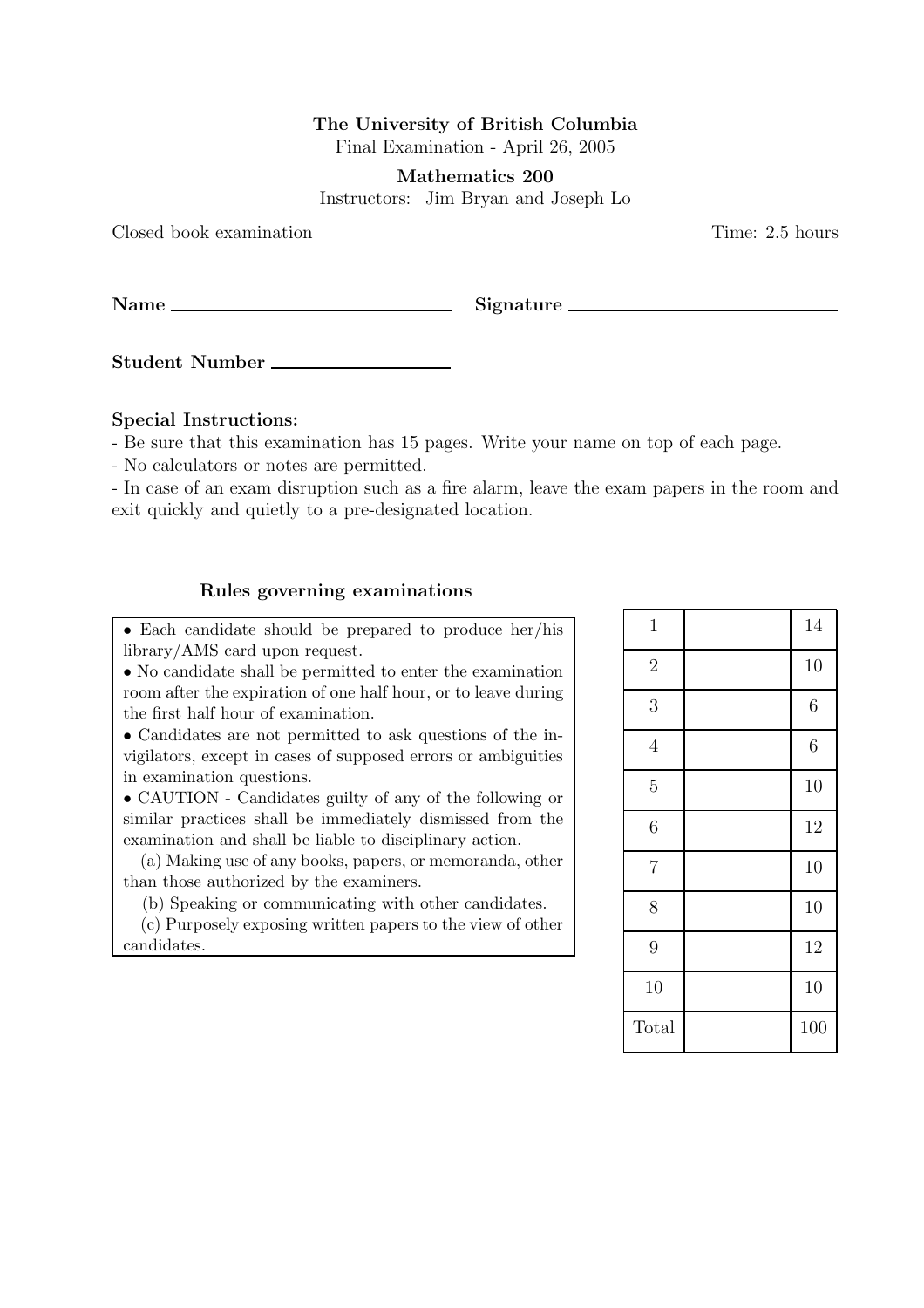**Problem 1.** Consider a twice differentiable function  $f(x, y)$  illustrated by the contour map on the follow page.

- 1. (**3 Points.**) Draw the direction of  $\nabla f$  at point H on the diagram.
- 2. (**3 Points.**) Which of the 9 points in the diagram (A-I) are critical points? Classify these points as local minima, local maxima, or saddle points.
- 3. (**2 Points each.**)State whether the following quantities at point E are positive or negative.
	- (a) derivative of f in the direction  $\mathbf{u} = \langle -2, 1 \rangle$
	- (b)  $\frac{dy}{dx}$  along the level curve  $f(x, y) = -3$
	- (c) f*<sup>y</sup>*
	- (d) f*yy*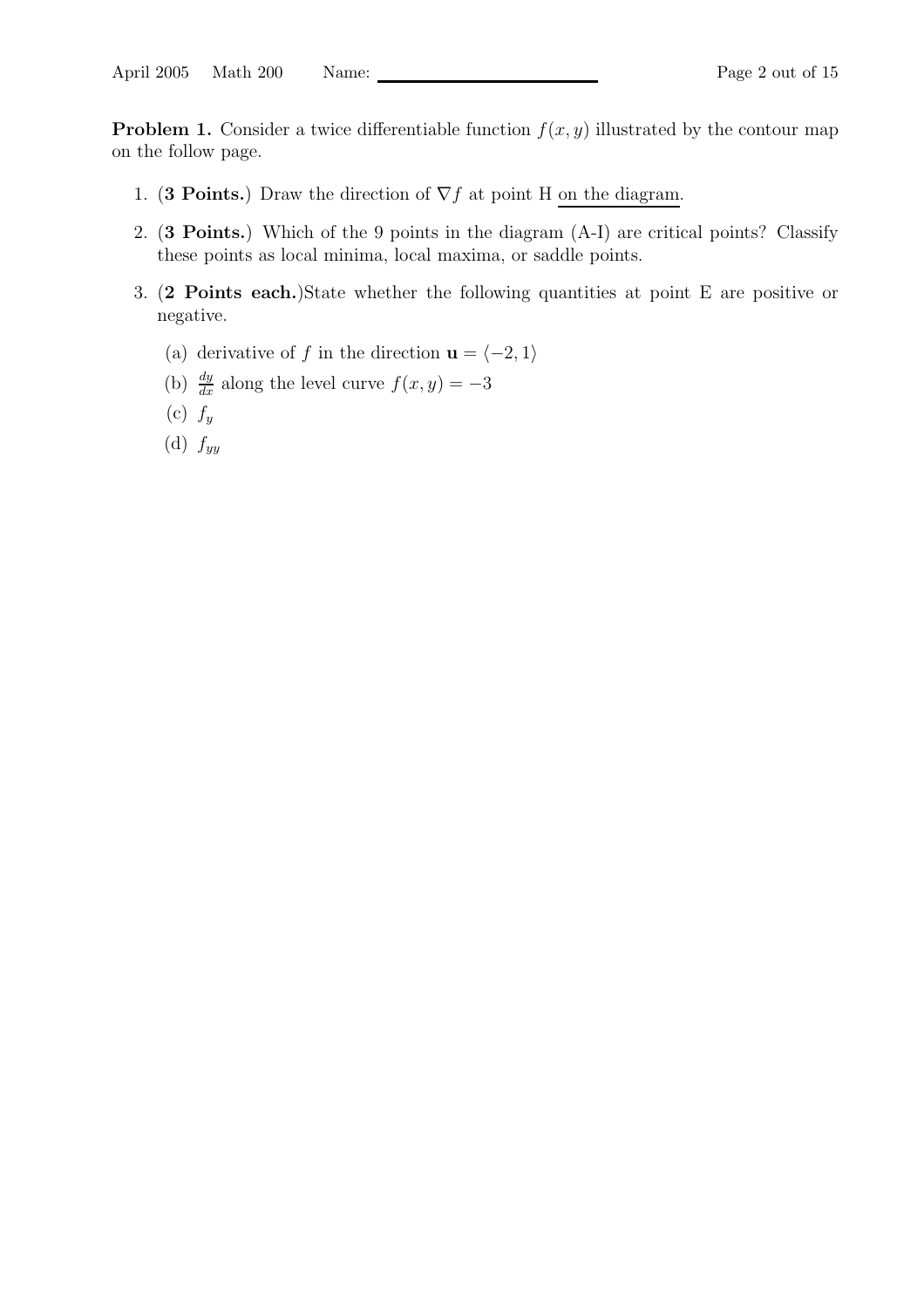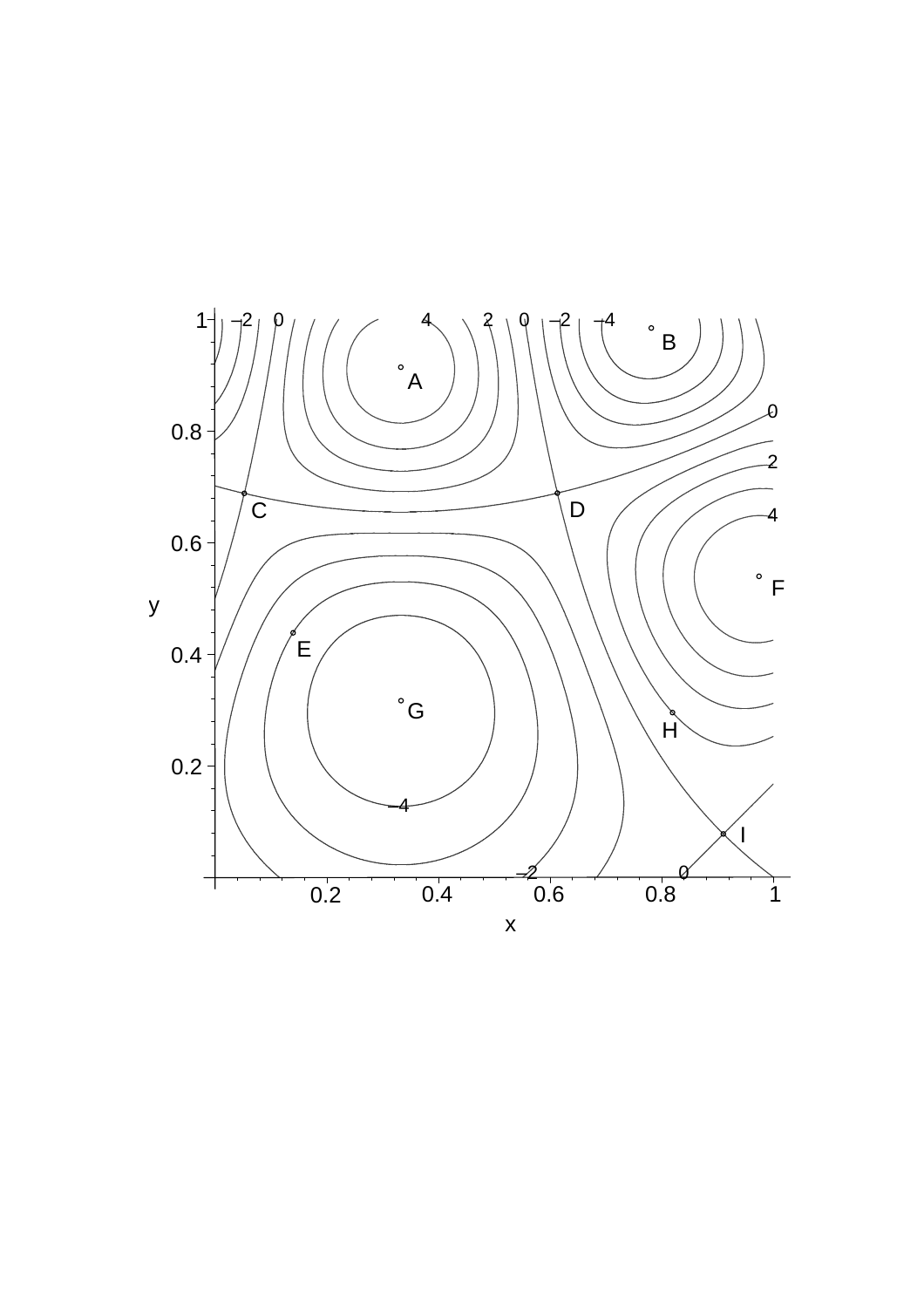**Problem 2.** (**10 points.**) Find the global maximum and global minimum of the function  $f(x, y) = 2x^2 + 3y^2 - 4x - 5$  on the disk  $x^2 + y^2 \le 16$ .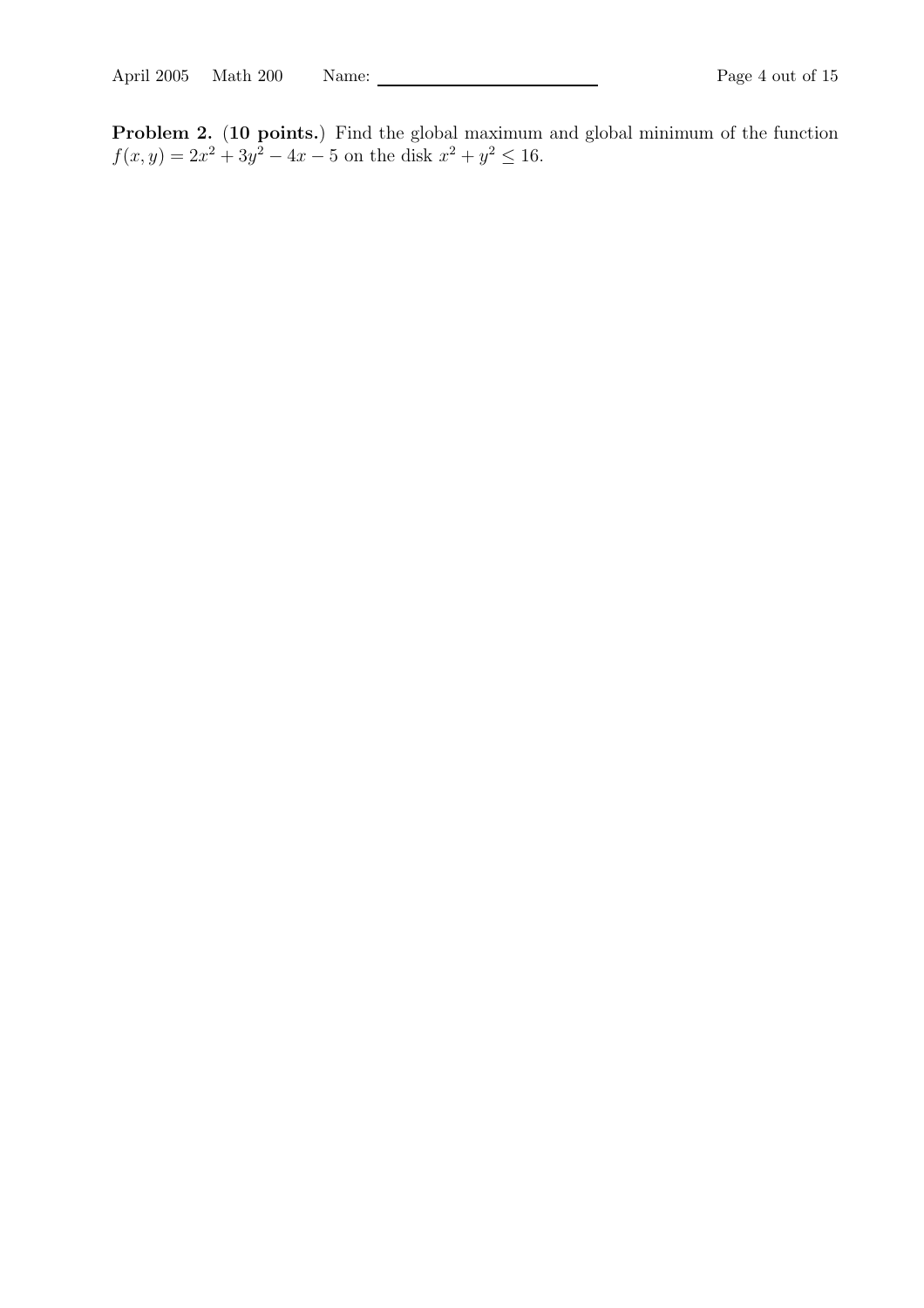**Problem 3.** (**6 points.**) Find the distance between the plane  $x - 6y + 8z = 1$  and the line  $x = 2y = 4z$ .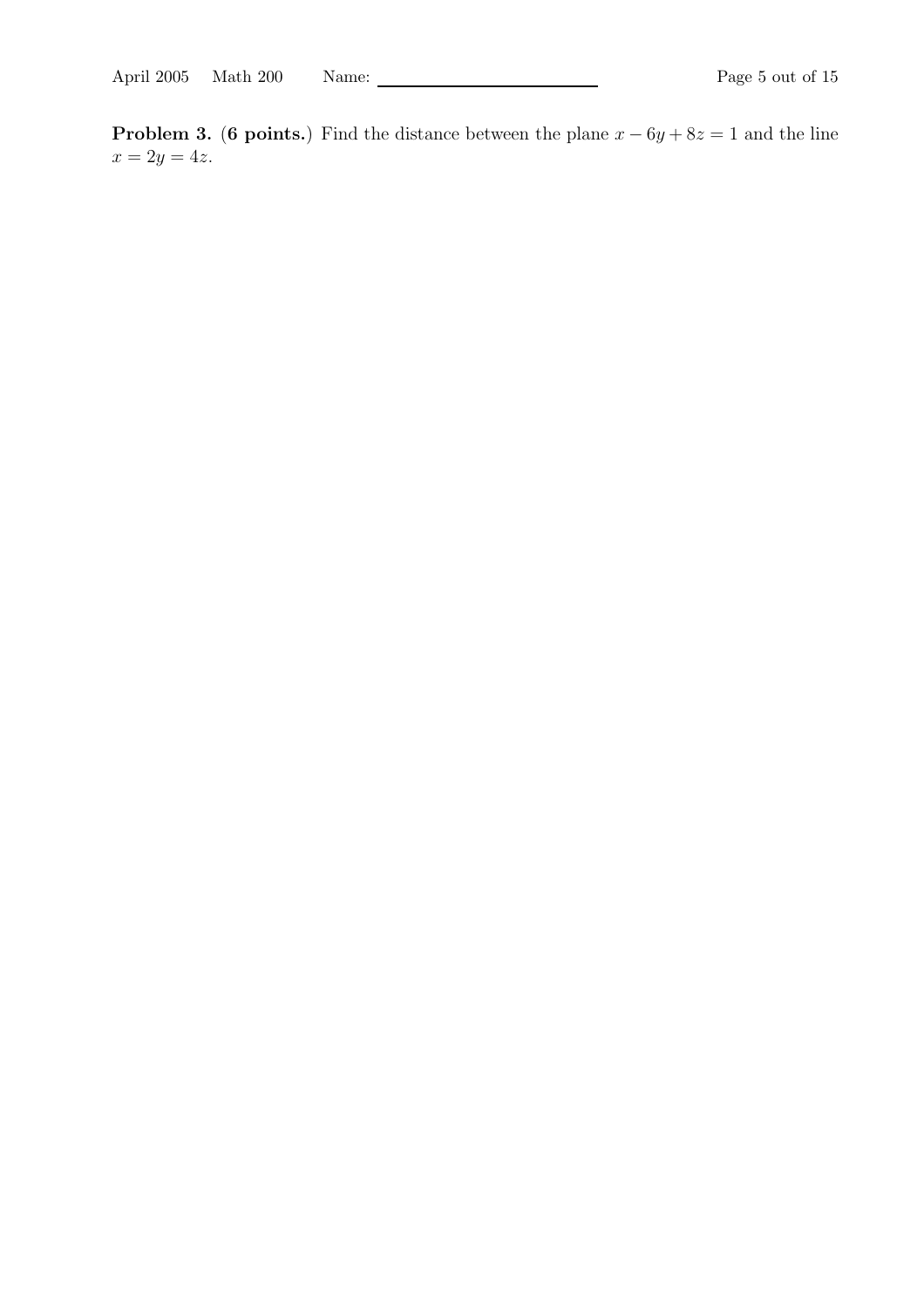**Problem 4.** (**6 points.**) Find the area of the triangle whose vertices are at  $A(2, -2, 1)$ ,  $B(3, -1, 2)$  and  $C(5, 0, 3)$ . Find a unit vector perpendicular to the plane ABC.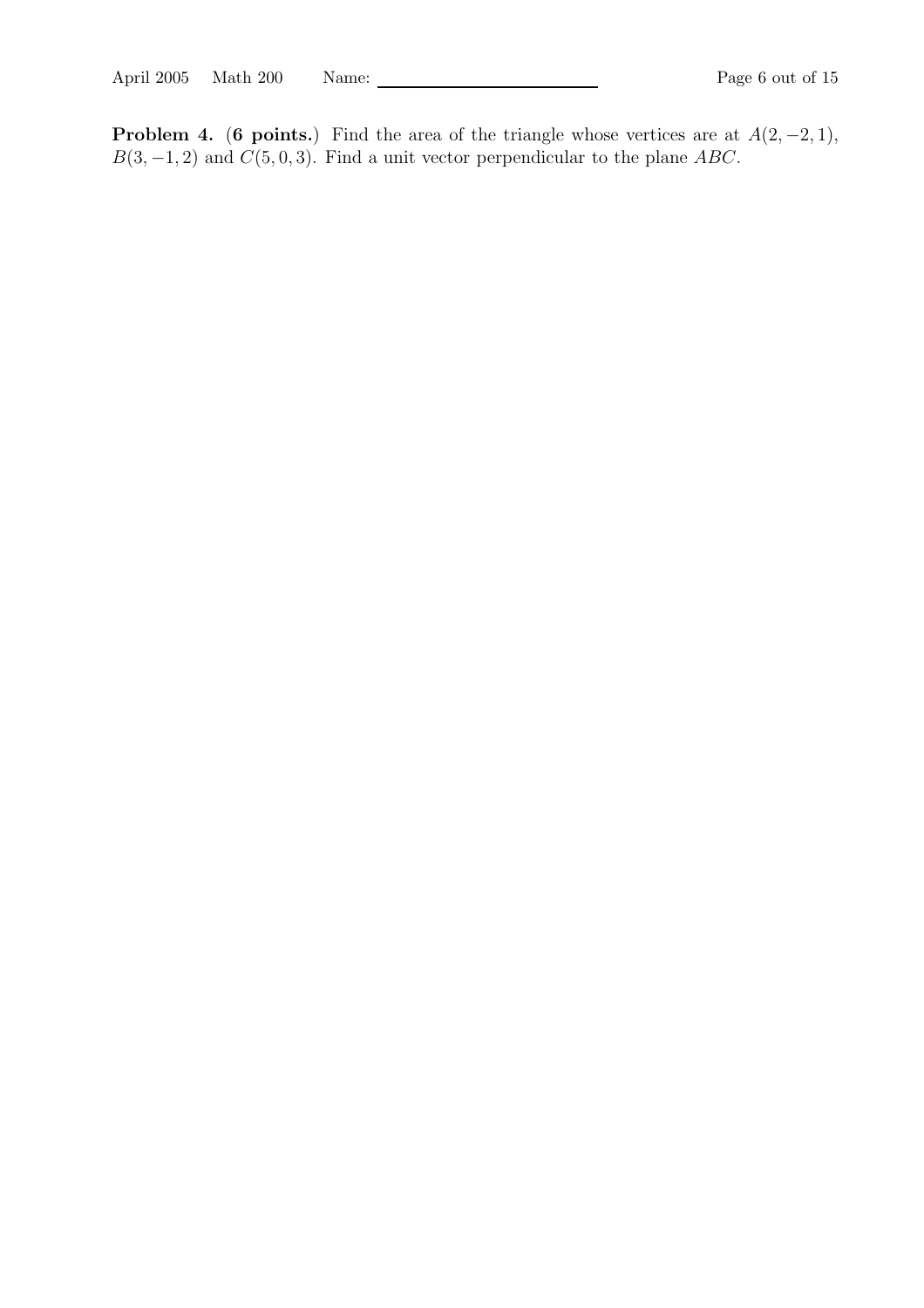**Problem 5.** (10 points.) Find the equation of the tangent plane to the surface  $x - z =$  $4 \arctan(yz)$  at the point  $(1 + \pi, 1, 1)$ .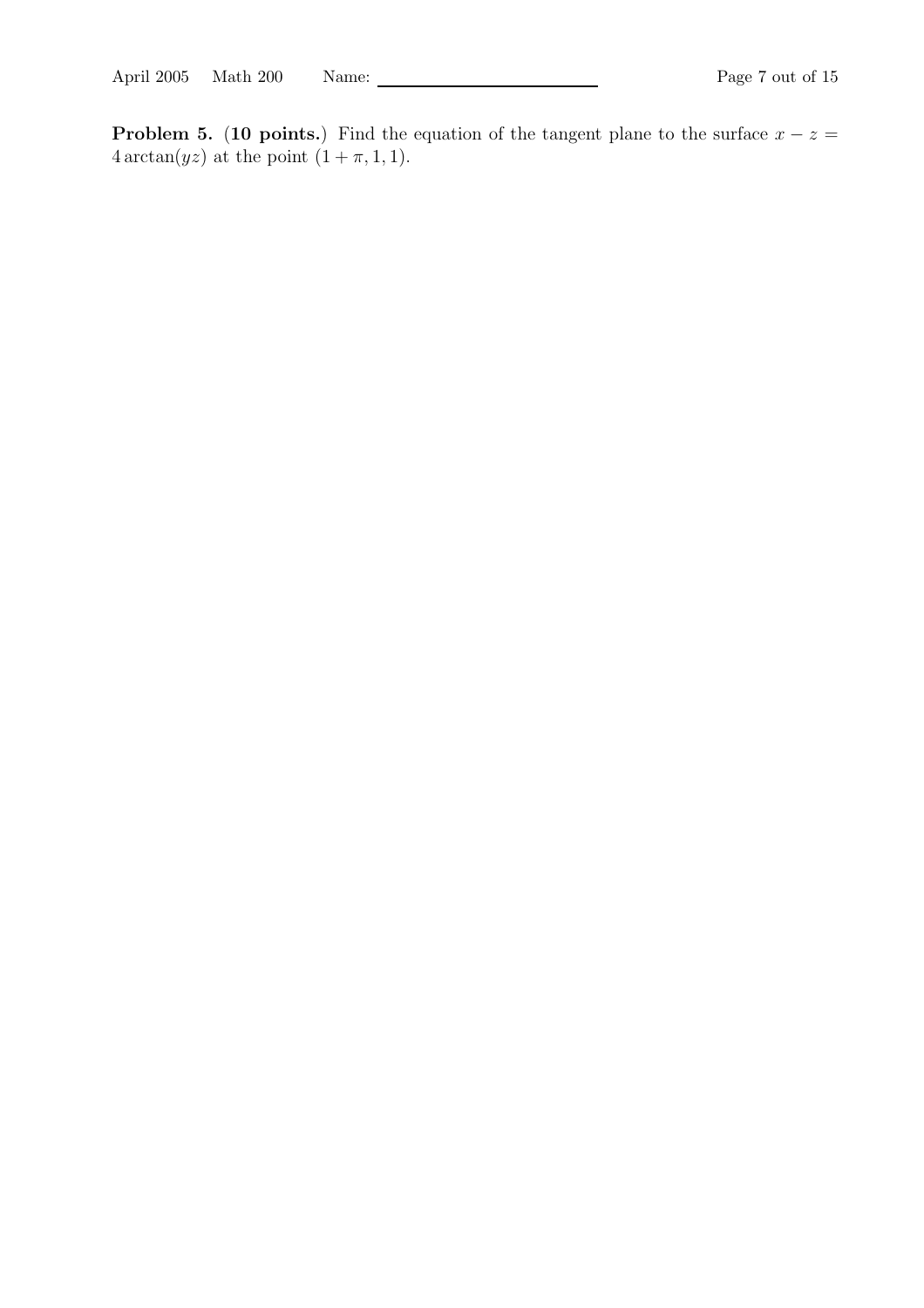**Problem 6.** (12 points.) Find the average value of  $f(x, y, z) = x^2(x^2 + y^2)$  inside the region E bounded above by  $z = 6 - 4(x^2 + y^2)$  and below by  $z = 2\sqrt{x^2 + y^2}$ . Simplify your answer.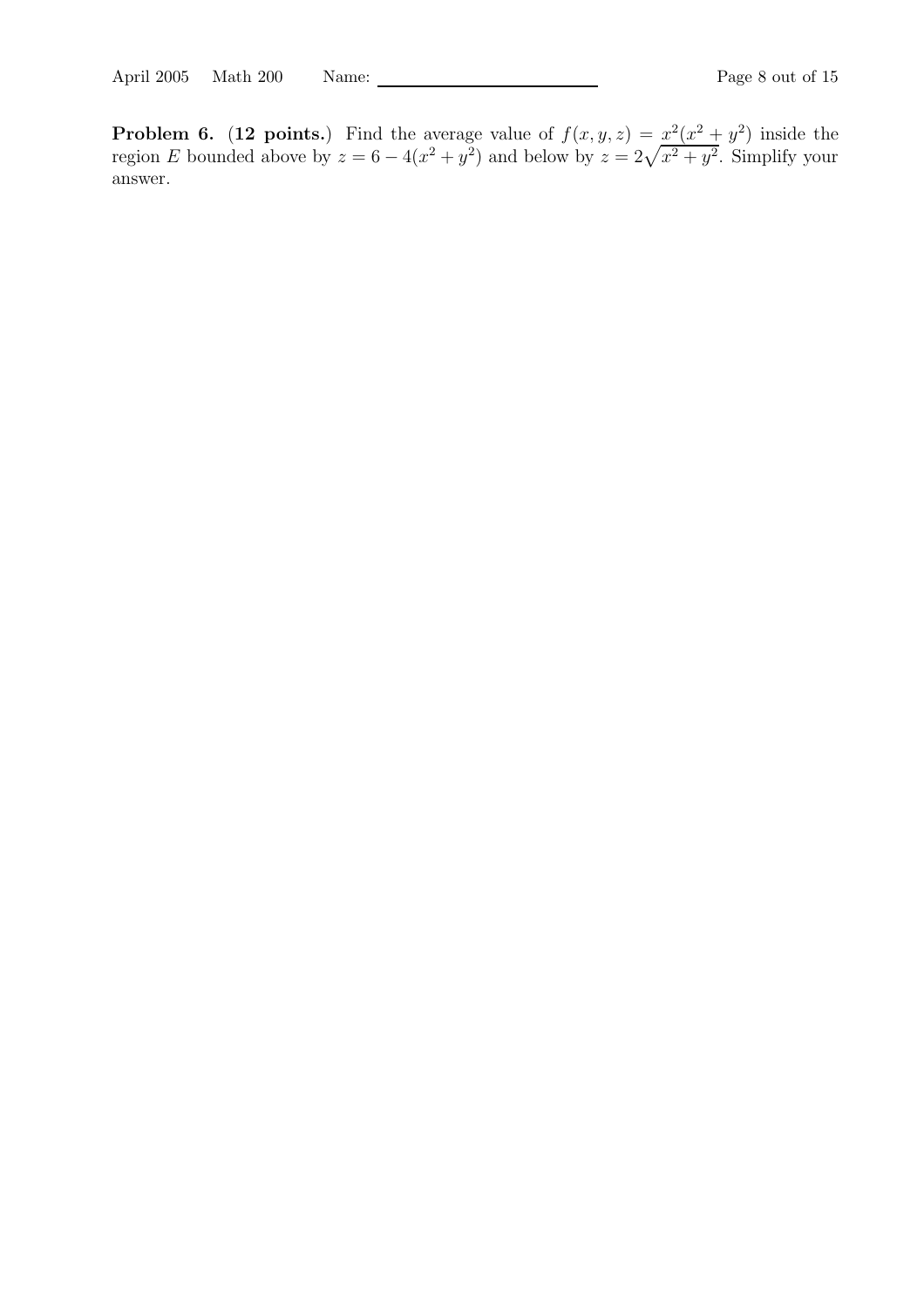April 2005 Math 200 Name: 2008 Math 200 Name: 2008 Page 9 out of 15

[blank page]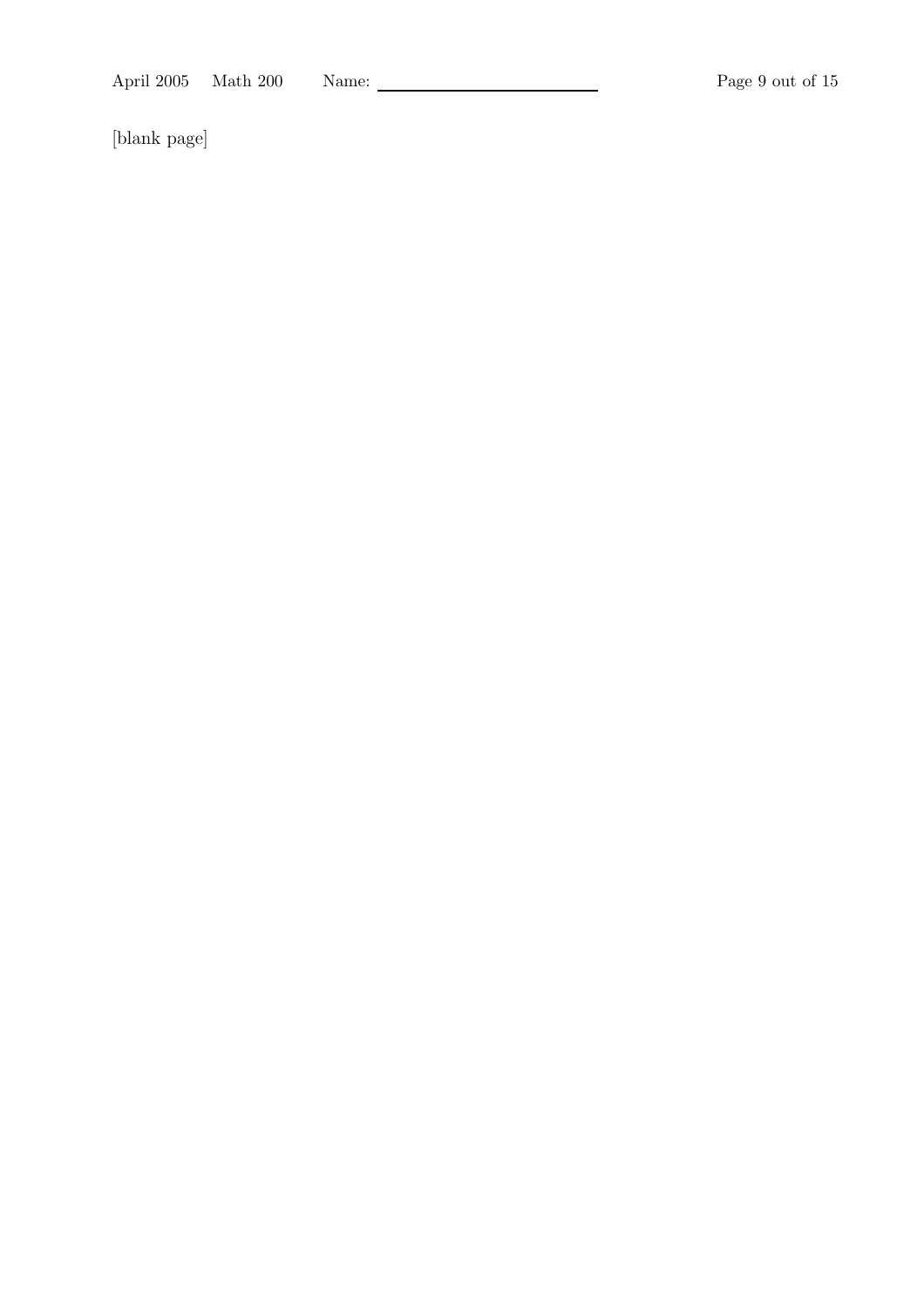**Problem 7.** (12 points.) Suppose the triple integral over a region E is given by

$$
\iiint_E f(x, y, z) dV = \int_{-1}^1 \int_0^{\sqrt{1 - y^2}} \int_0^x (x^2 + y^2) dz dx dy.
$$

Rewrite the integral as an equivalent iterated integral in the order of

- 1.  $dy dx dz$ ,
- 2.  $dx dz dy$ ,
- 3.  $dz dr d\theta$ . (In this case, express everything in terms of r,  $\theta$ , and z.)

Do not evaluate the integral.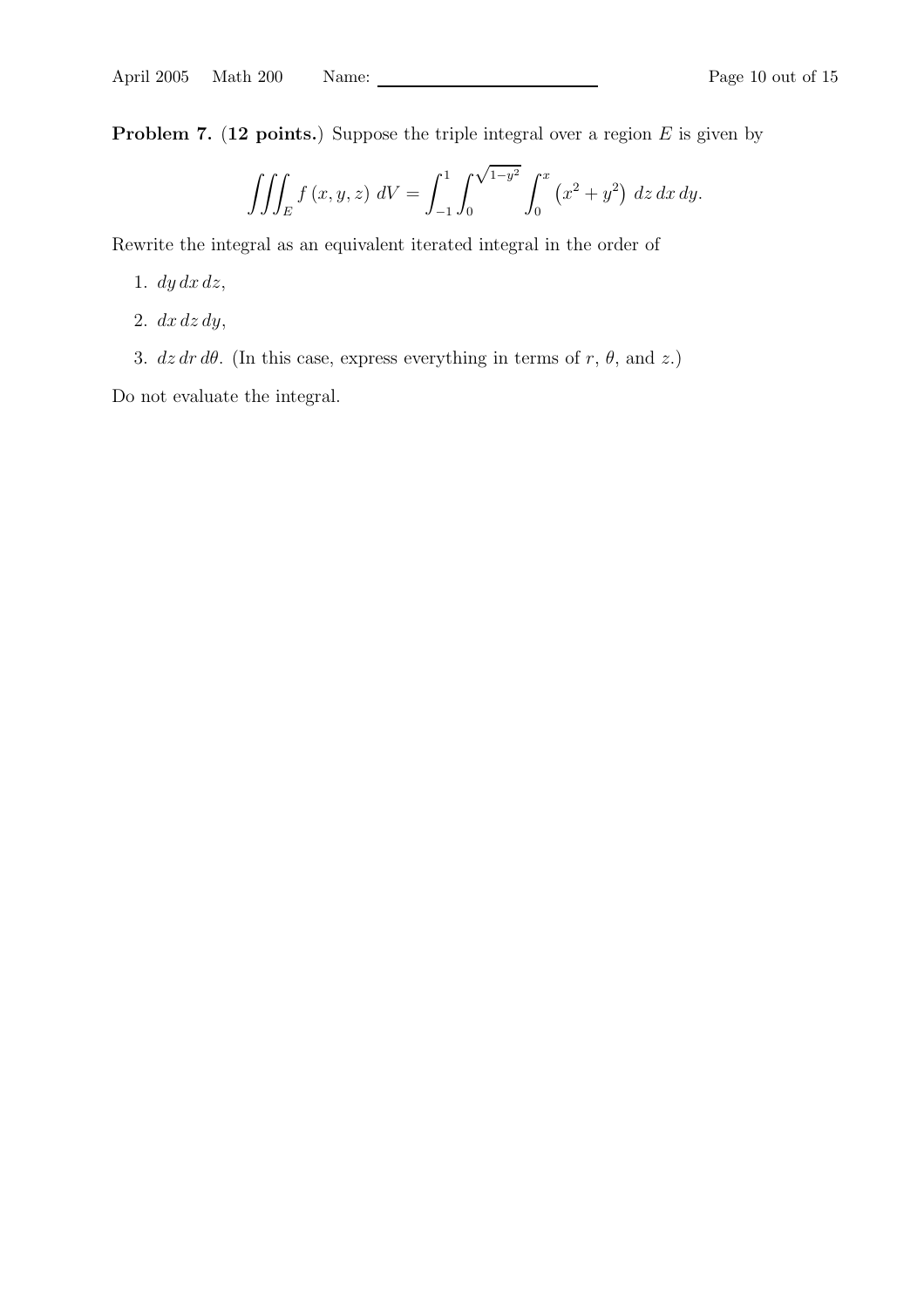**Problem 8.** (10 points.) Find the surface area of the part of the surface  $z = \frac{2}{3}(x^{3/2} + y^{3/2})$ that lies over the square  $0 \le x \le 1, 0 \le y \le 1$ .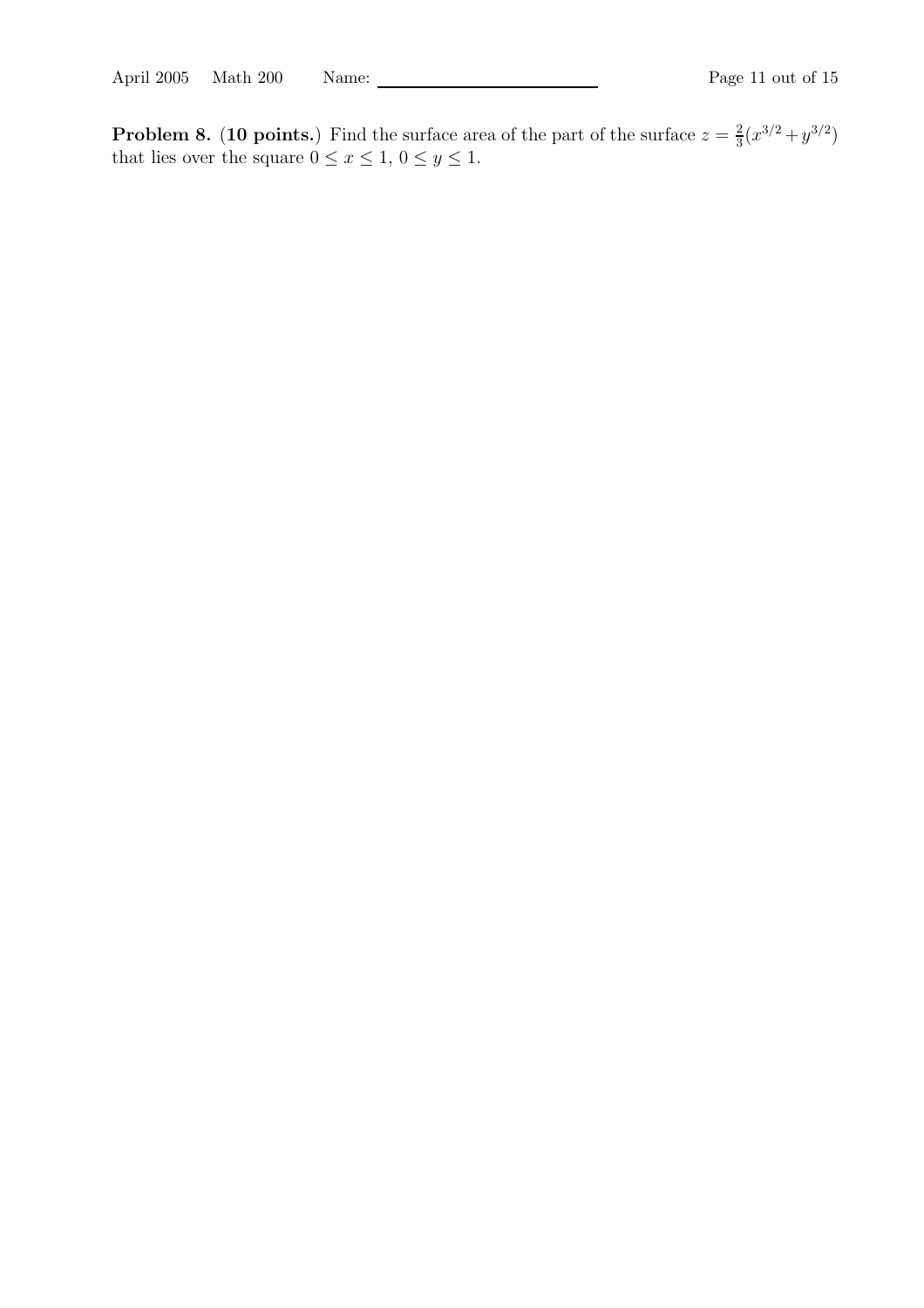**Problem 9.** (12 points.) Let X and Y be the time spent waiting for the train to Xanadu and the train to Yonkers respectively.  $X$  and  $Y$  are random variables that have a joint probability density function given by

$$
f(x,y) = \begin{cases} 0 & \text{if } x < 0 \text{ or } y < 0\\ 2e^{-(2x+y)} & \text{if } x \ge 0 \text{ and } y \ge 0 \end{cases}
$$

- 1. Compute  $\mu(X)$ , the expected waiting time for the Xanadu train.
- 2. Compute  $\mu(Y)$ , the expected waiting time for the Yonkers train.
- 3. Compute the probability that the Xanadu train arrives before the Yonkers train.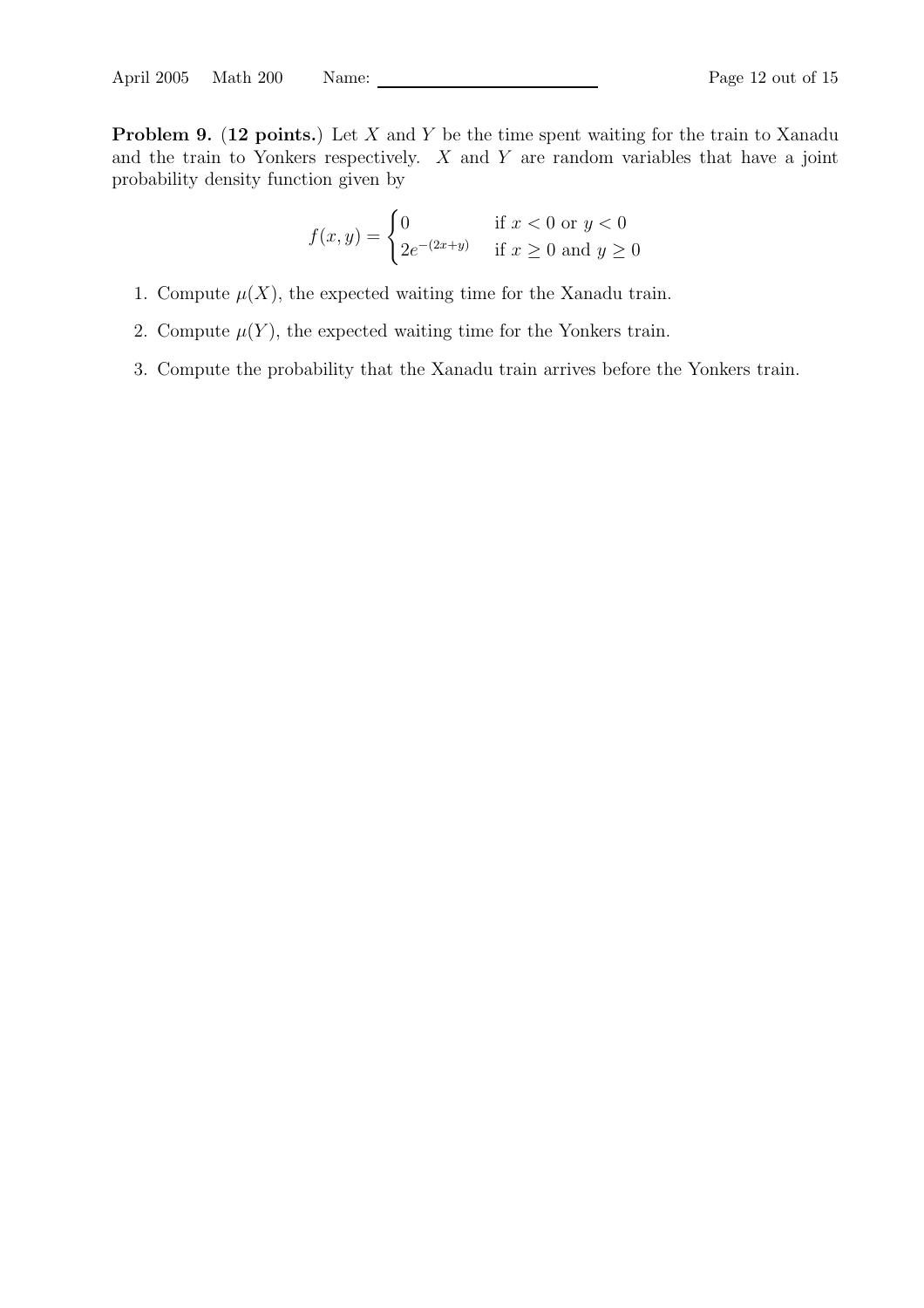April 2005 Math 200 Name: 2008 Math 200 Name: 2005 Page 13 out of 15

[blank page]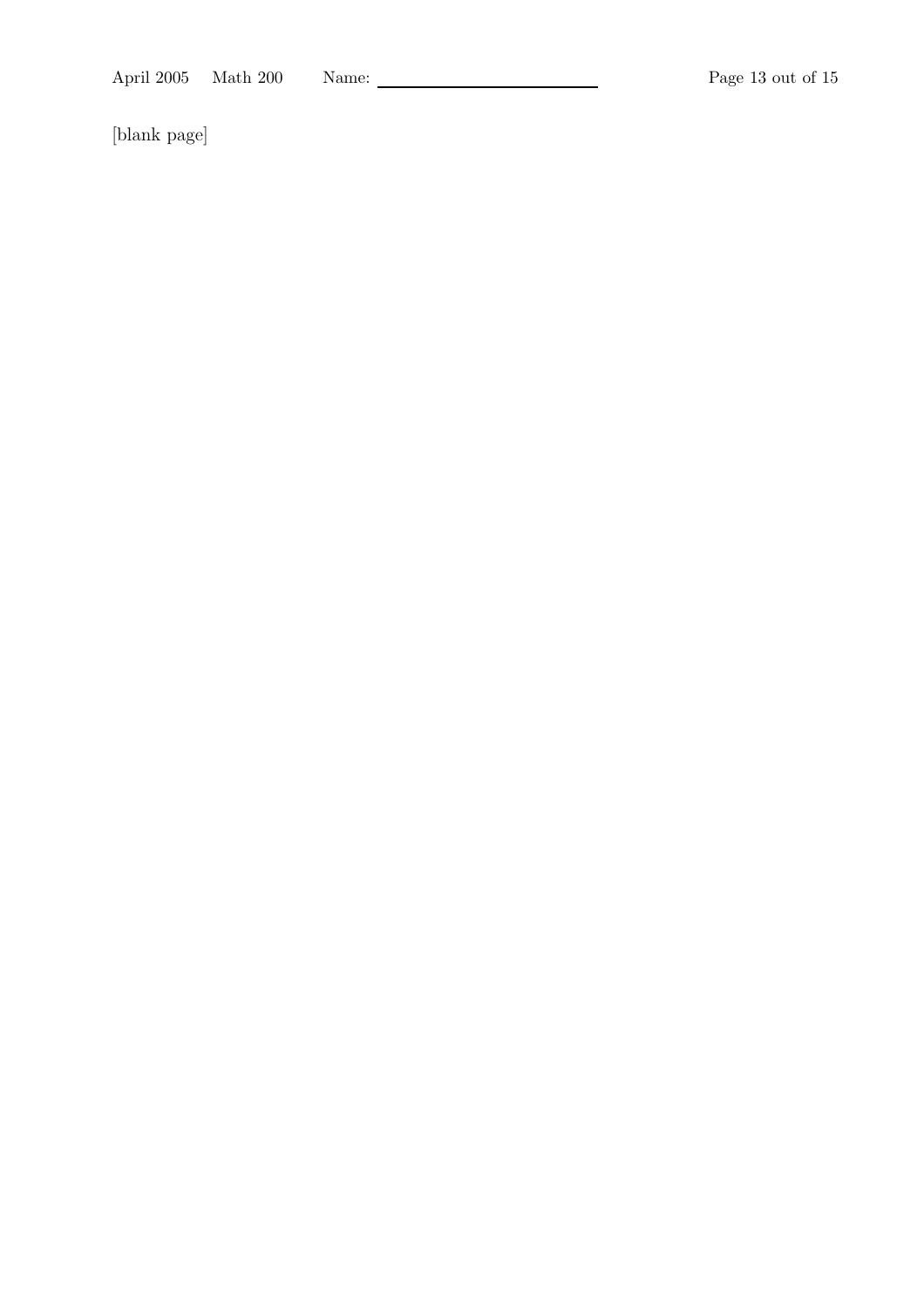**Problem 10.** (**10 points.**) Evaluate the integral:

$$
\int_0^1 \int_{x^2}^1 x^3 \sin(y^3) dy dx
$$